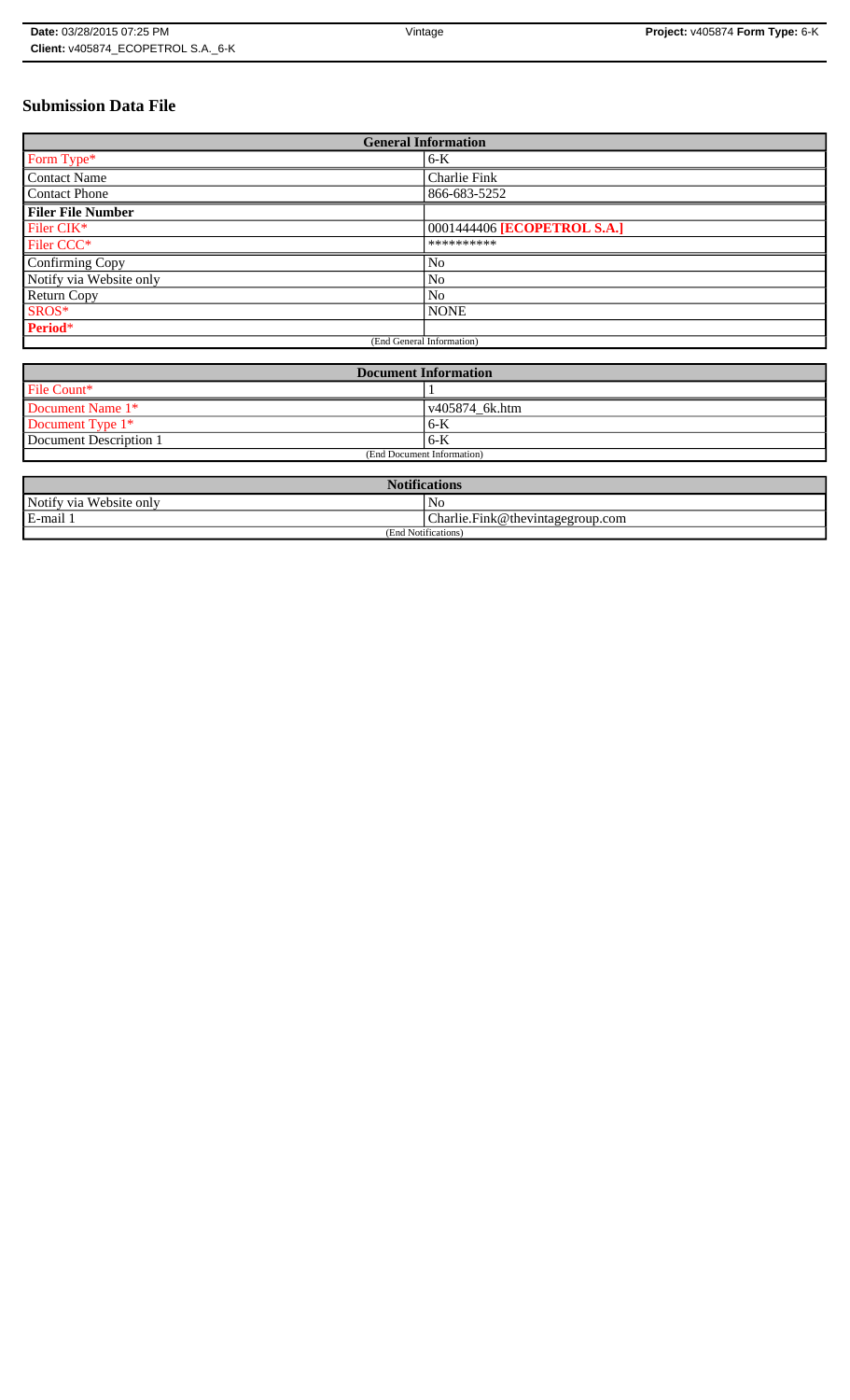#### **UNITED STATES SECURITIES AND EXCHANGE COMMISSION Washington, D.C. 20549**

### **FORM 6-K**

#### **REPORT OF FOREIGN PRIVATE ISSUER PURSUANT TO RULE 13a-16 OR 15d-16 UNDER THE SECURITIES EXCHANGE ACT OF 1934**

For the month of March, 2015 Commission File Number 001-34175

ECOPETROL S.A.

(Exact name of registrant as specified in its charter)

N.A.

(Translation of registrant's name into English)

COLOMBIA

(Jurisdiction of incorporation or organization)

Carrera 13 No. 36 – 24

BOGOTA – COLOMBIA

(Address of principal executive offices)

Indicate by check mark whether the registrant files or will file annual reports under cover of Form 20-F or Form 40-F.

Form 20-F  $\boxtimes$  Form 40-F  $\Box$ 

Indicate by check mark if the registrant is submitting the Form 6-K in paper as permitted by Regulation S-T Rule 101(b)(1)

Yes $\Box$  No  $\boxtimes$ 

Indicate by check mark if the registrant is submitting the Form 6-K in paper as permitted by Regulation S-T Rule 101(b)(7)

Yes □ No ⊠

Indicate by check mark whether the registrant by furnishing the information contained in this form is also thereby furnishing the information to the Commission pursuant to Rule 12g3-2(b) under the Securities Exchange Act of 1934.

 $\mathbf{Yes} \ \square \ \mathbf{No} \ \boxtimes$ 

If "Yes" is marked, indicate below the file number assigned to the registrant in connection with Rule 12g3-2(b): 82-  $N/A$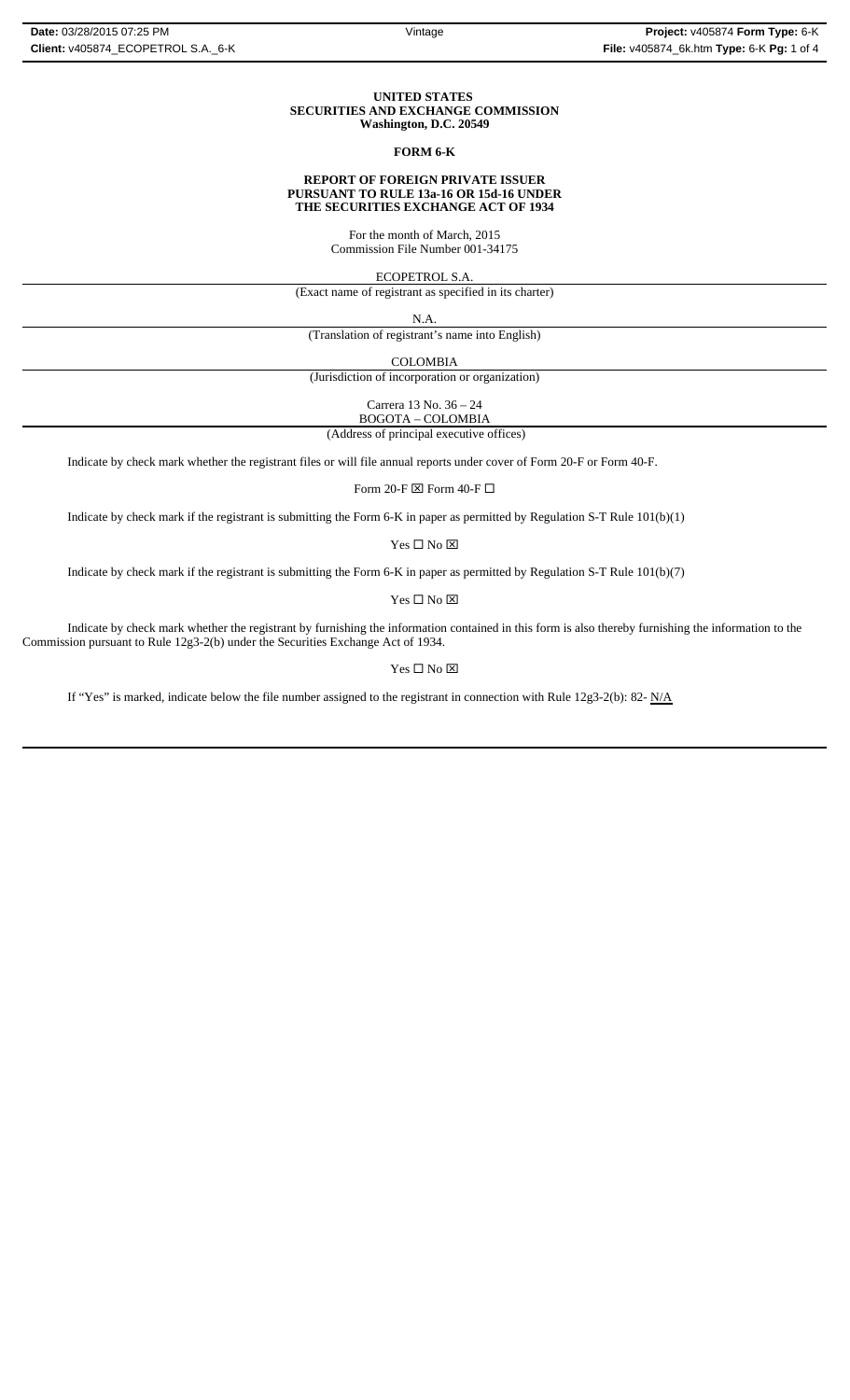# **ECOPETROL NOTICE ON THE APPROVAL OF AMENDED RULES AND PROCEDURES FOR SHAREHOLDERS' MEETING**

Ecopetrol S.A. (NYSE: EC; BVC: ECOPETROL; TSX: ECP) hereby reports that, at the shareholders' meeting held on Thursday, March 26, 2015, the following amendments to the rules and procedures governing our shareholders' meetings were approved in order to implement the corporate governance practices recommended by the Superintendence of Finance in the New Code of Corporate Best Practices of Colombia.

The approved amendments are the following:

- Voting on amendments to the bylaws: a new paragraph has been adopted providing that, in the event of a proposed amendment to the bylaws, there shall be a separate vote on any specific article being amended whenever such a vote is requested by a shareholder or group of shareholders representing at least 5% of the share capital during a shareholders' meeting (Article 3, paragraph 1).
- Increase of the advance notice time for convening ordinary and extraordinary meetings: the required advance notice for convening ordinary meetings has been increased from twenty (20) business days to thirty (30) calendar days and the required advance notice for convening extraordinary meetings has been increased from eight (8) calendar days to fifteen (15) calendar days (Article 4).
- Dispensing with advanced submission of proxies: repeal of Article 7 section 4, which related to the previous proxy review stage.

For further information, the text of the amended rules and procedures can be reviewed on Ecopetrol S.A.'s website (www.ecopetrol.com.co).

#### **Bogotá D.C., March 26, 2015**

-----------------------------------------

*Ecopetrol is the largest company in Colombia and is an integrated oil & gas company; it is among the top 50 oil companies in the world and among the top four in Latin America. Besides Colombia - where it generates over 60% of the national production - it has exploration and production activities in Brazil, Peru & the US (Gulf of Mexico). Ecopetrol owns the largest refinery in Colombia and most of the pipeline and multi-product pipeline network in the country, and is significantly increasing its participation in bio-fuels.*

*This release contains statements that may be considered forward looking statements within the meaning of Section 27A of the U.S. Securities Act of 1933 and Section 21E of the U.S. Securities Exchange Act of 1934. All forward-looking statements, whether made in this release or in future filings or press releases or orally, address matters that involve risks and uncertainties, including in respect of the Company's prospects for growth and its ongoing access to capital to fund the Company's business plan, among others. Consequently, changes in the following factors, among others, could cause actual results to differ materially from those included in the forward-looking statements: market prices of oil & gas, our exploration and production activities, market conditions, applicable regulations, the exchange rate, the Company's competitiveness and the performance of Colombia's economy and industry, to mention a few. We do not intend, and do not assume any obligation to update these forward-looking statements.*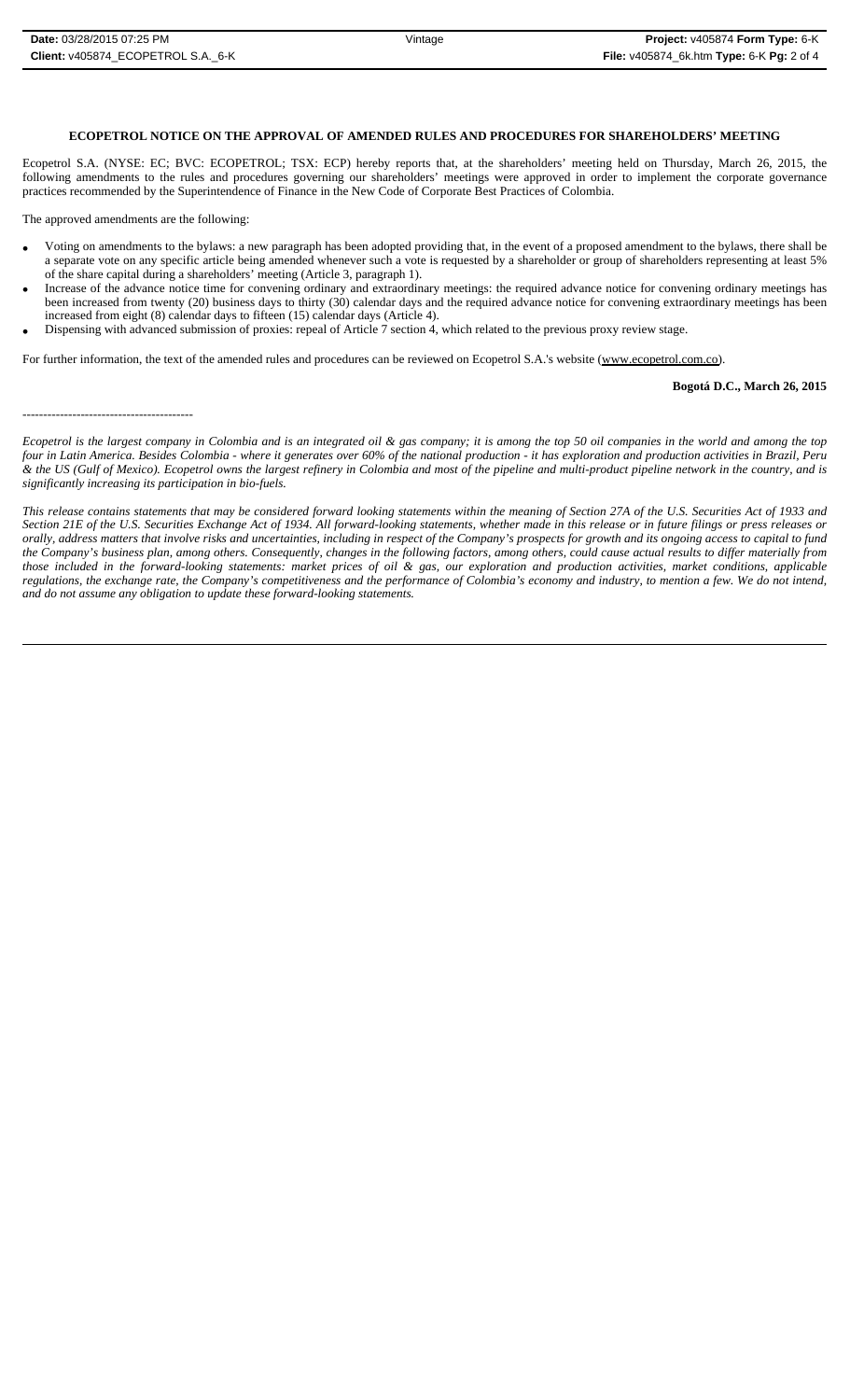### **For further information, please contact:**

## **Investor Relations Director (A)**

Claudia Trujillo Phone: +571-234-5190 e-mail: investors@ecopetrol.com.co

**Media Relations (Colombia)**  Jorge Mauricio Tellez

Phone: + 571-234-4329 Fax: +571-234-4480 e-mail: mauricio.tellez@ecopetrol.com.co